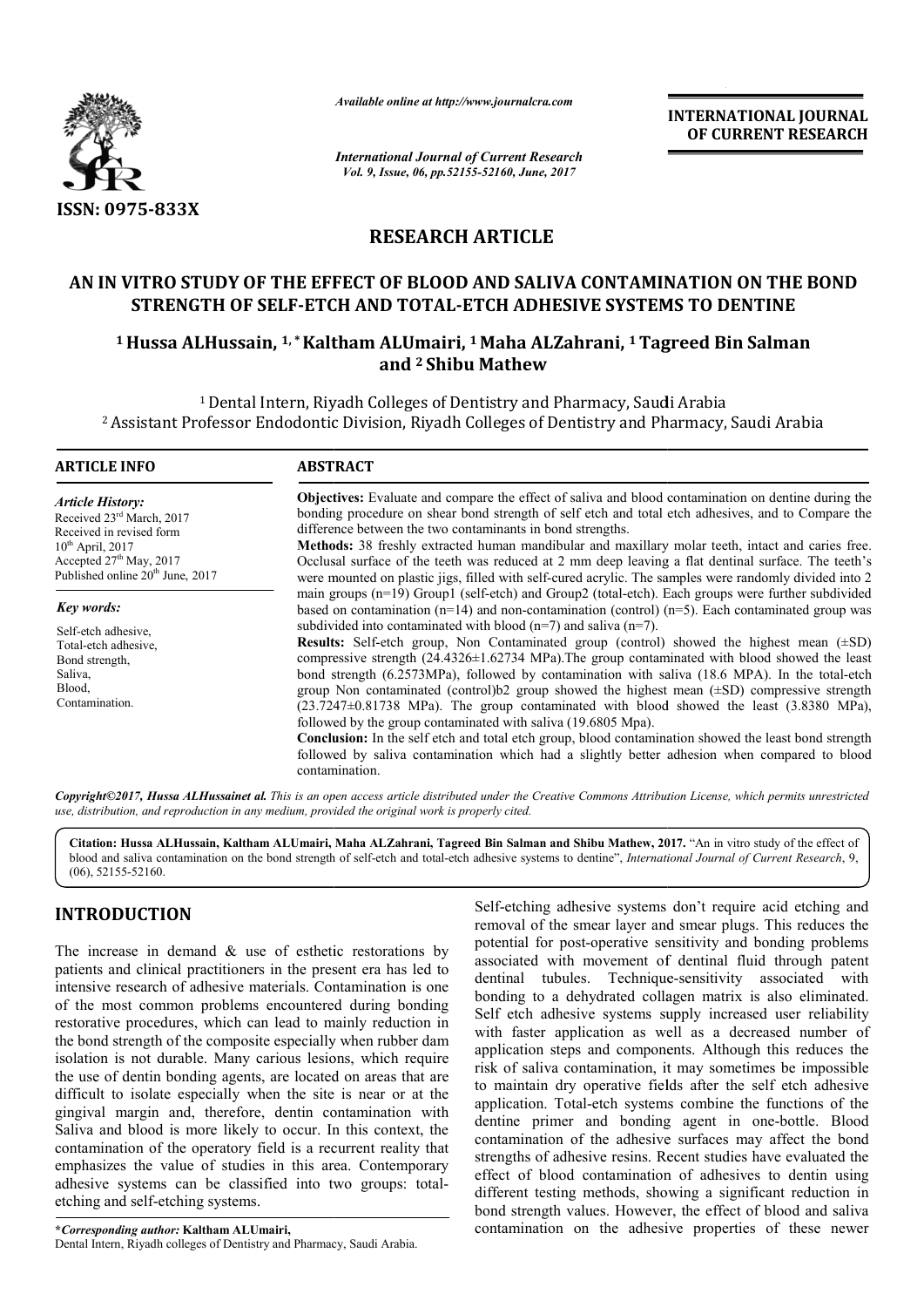adhesive systems has not been fully understood. Shear and Micro-tensile tests are the most common methods used for determining the bond strengths of adhesive systems, revealing valuable clinical information. Therefore the purpose of this in vitro study is to evaluate and compare the effect of saliva and blood contamination on different steps of restorative procedures on shear bond strength of self-etch and total etch adhesives to dentin, and to compare the difference in bond strength between the two contaminants. The null hypothesis tested was that blood and saliva contamination would not affect the shear bond strength of these newer adhesives to dentin. tensile tests are the most common methods used for<br>ining the bond strengths of adhesive systems, revealing<br>le clinical information. Therefore the purpose of this in<br>udy is to evaluate and compare the effect of saliva and<br>c

### **MATERIALS AND METHODS**

38 freshly extracted human mandibular and maxillary molar teeth, intact and caries free were used in the study. The teeth's were stored in distilled water. Occlusal surface of the teeth was reduced at 2 mm deep leaving a flat dentinal surface and polished with 600-grit abrasive for 30 seconds .The teeth's were mounted on plastic jigs, filled with self- cured acrylic. The samples were randomly divided into 2 main groups (n=19) based on the adhesive used.





**Group 2** was total etch using adhesive prime & bond one Etch & rinse Universal Etch & Rinse Adhesive. Each groups were further subdivided based on contamination and non contamination (control) $(n=5)$ . Each contaminated group was again subdivided into those contaminated with blood and saliva (n=7).

**In Group 2,**total etch, phosphoric acid 37% was used for 15 seconds then rinsed for 10 seconds with water stream, followed by a gentle blast of air for 10 seconds to dry the surface before bonding procedure.

**Contamination Group 1A** (1Aa blue  $n = 7$ ): The dentin surfaces of the specimens were contaminated with blood **(Group 1Aa)** for 20seconds using a micro brush. After the contamination, Surface rinsed for 10 seconds with water stream, followed by a gentle blast of air for 10 seconds to dry the surface.

**Contamination Group 1A** (1Ab green-red  $n = 7$ ): The dentin surfaces of the specimens were contaminated with saliva **(Group 1Ab)** for 20seconds using a micro brush. After the contamination, Surface rinsed for 10 seconds with water stream, followed by a gentle blast of air for 10 seconds to dry the surface

**Non-contaminated (control) Group1B** (1B Black  $n = 5$ ): In control group, the specimens were not contaminated with either saliva or blood.

surfaces of the specimens were contaminated with blood **(Group 2Aa)** for 20seconds using a micro brush. After the contamination, Surface rinsed for 10 seconds with water stream, followed by a gentle blast of air for 10 seconds to dry the surface. **on Group 2A** (2Aa red  $n = 7$ ): the dentin<br>the specimens were contaminated with blood<br>**)** for 20 seconds using a micro brush. After the<br>n, Surface rinsed for 10 seconds with water

**Contamination Group 2A** (2Ab 2green  $n = 7$ ): the dentin surfaces of the specimens were contaminated with saliva **(Group 2Ab)** for 20 seconds using a micro brush. After the contamination, Surface rinsed for 10 seconds with water contamination, Surface rinsed for 10 seconds with water stream, followed by a gentle blast of air for 10 seconds to dry the surface. by a gentle blast of air for 10 seconds to dry<br> **Group 2A** (2Ab 2green  $n = 7$ ): the dentin<br>
specimens were contaminated with saliva<br>
20 seconds using a micro brush. After the

**Non-contaminated (control) Group 2B** (2B Black-red  $n = 5$ ): In control group, the specimens were not contaminated with either saliva or blood.

After all, Self-etch and total-etch adhesives were applied to dentin according to the manufacturers' instructions and light cured with a visible light curing unit for 20 sec, 4mm diameter and 2mm height vinyl polysiloxane tube placed on top of dentin surface and composite packed into it and light cured for 40 seconds. After complete polymerization, the tube removed and specimens kept in distilled water, in incubator for 370 C then they were subjected for shear bond strength analysis using Instron machine result statically analyzed using scheffe's posthoc analysis test. Self-etch and total-etch adhesives were applied to<br>ording to the manufacturers' instructions and light<br>a visible light curing unit for 20 sec, 4mm diameter<br>height vinyl polysiloxane tube placed on top of face and composite packed into it and light cured for ls. After complete polymerization, the tube removed mens kept in distilled water, in incubator for 370 C were subjected for shear bond strength analysis using

## **RESULTS**

The following are the results of the samples subjected to shear bond strength analysis.







**Group 1Ab(Contaminated with saliva 1Ab(Contaminated saliva)**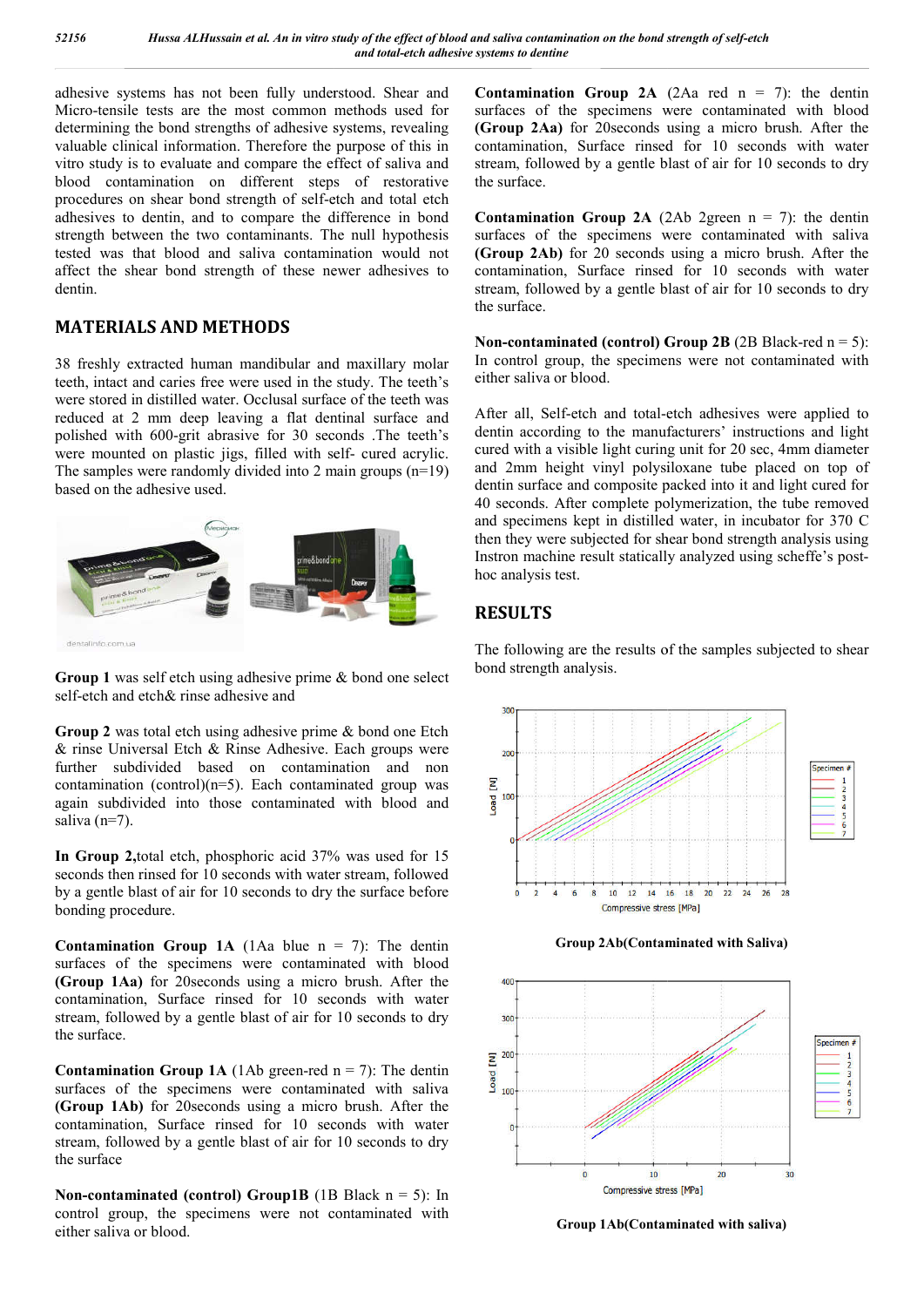

**Group 1Aa (Contaminatedwith blood)**



**Group 2 Aa (contaminated with blood)**



**Group 1 B (non-contaminated)**



**Group 2 B (non-contaminated**

The data obtained in the present study was subjected to statistical analysis using one away ANOVA and scheffe's post hoc analysis test. In the self-etch group, Non Contaminated group (control) showed the highest mean  $(\pm SD)$  compressive strength (24.4326±1.62734 MPa). The group contaminated

followed by contamination with saliva (18.6 MPA) as mentioned in (Figure 1).



**Figure 1. Mean (±SD) compressive strength for self etch group**

In the total-etch group Non contaminated (control) b2 group showed the highest mean  $(\pm SD)$  compressive strength (23.7247±0.81738 MPa). The group contaminated with bloodshowed the least (3.8380 MPa),followed by the group contaminated with saliva (19.6805 Mpa) as mentioned in Figure 2.



**Figure 2. Mean (±SD) compressiv compressive strength for total etch group**

- **In self etch group,** statistically significant difference in the mean compressive strength was found between groups that contaminated with saliva 1Ab and blood1Aa (p=0.000); with saliva 1Ab and non contaminated (control) group 1B (p=0.002); and group contaminated (control) group 1B (p=0.002); and group<br>that contaminated with blood 1Aa and noncontaminated (control) 1B (p=0.000). contaminated **In self etch group,** statistically significant difference in the mean compressive strength was found between groups that contaminated with saliva 1Ab and hon-<br>blood1Aa ( $p=0.000$ ); with saliva 1Ab and non-
- In the total etch group statistically significant difference was found between groups that contaminated with saliva 2Ab and Blood 2Aa (p=0.000); and group with saliva 2Ab and Blood 2Aa  $(p=0.000)$ ; and group that contaminated with blood 2Aa and noncontaminated / control B2 (p=0.000). Difference between group that contaminated with saliva 2Ab and non-contaminated / control B2 was not found to be statistically Significant (p=0.069). aminated / control B2  $(p=0.00)$ <br>veen group that contaminated with<br>contaminated / control B2 was n

In comparison between the self etch and total etch group, there was a mean deference between self etch saliva & total etch saliva (MD=2.4193), but not statically significant  $(P=0.442)$ , the mean deference between self etch blood & total etch blood group was 1.0805 but, again not statically there was a mean deference between self etch saliva & total etch saliva (MD=2.4193), but not statically significant (P=0.442), the mean deference between self etch blood & total etch blood group was 1.0805 but, again not (non-contaminated self  $-$  etch and non-contaminated total etch) the main difference was.7079, and not statistically significant ( $p=0.997$ ), as mentioned in figure 3.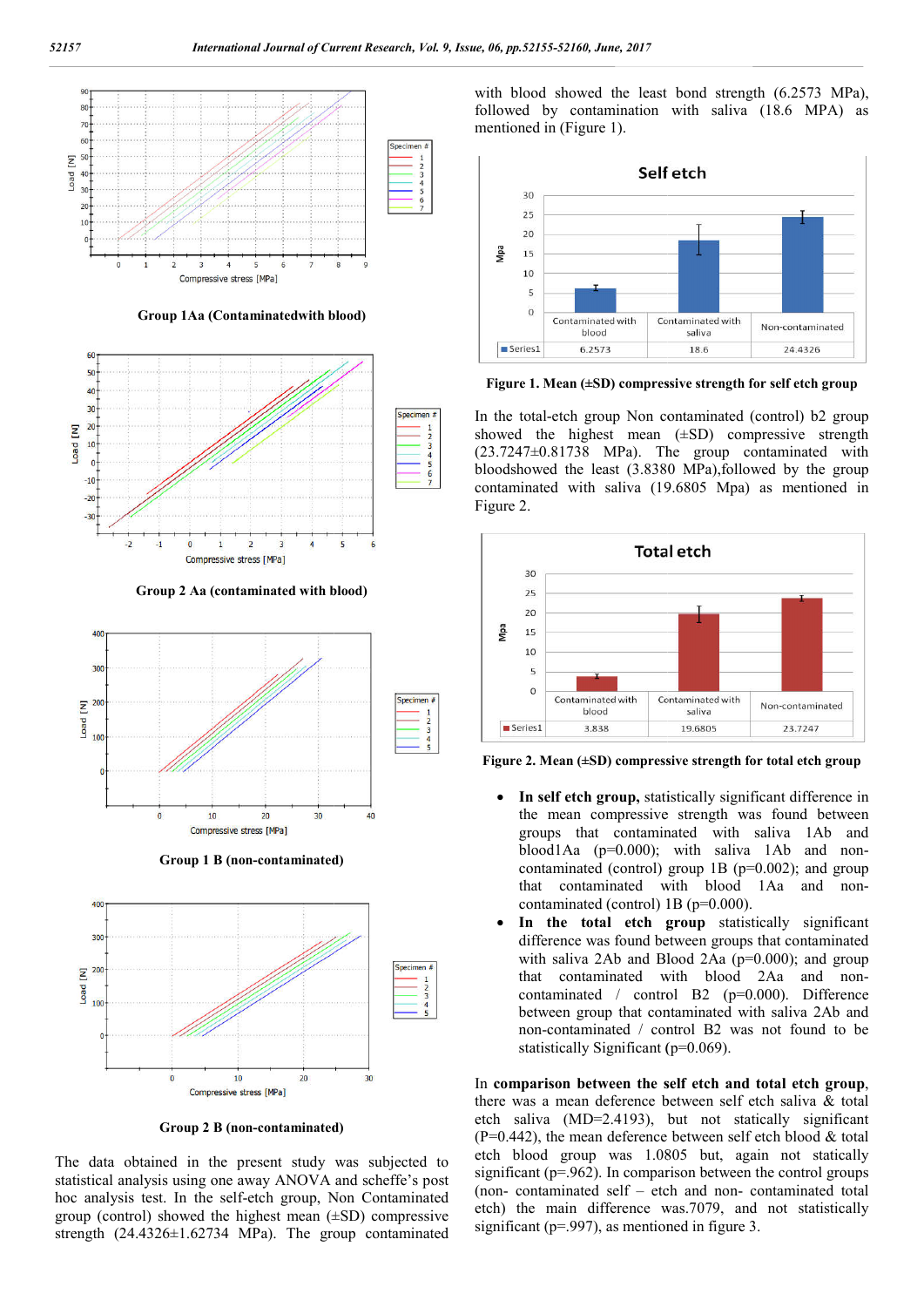Scheffe's post-hoc test for multiple comparisons showed a statistically significant difference between the groups in table 1  $(p \le 0.05)$ .



**Figure 3. Comparison between self etch and total etch**

**Table 1. Multiple Comparisons**

| Contaminated with saliva      | t-hoc test for multiple comparisons showed a<br>inificant difference between the groups in table 1<br>I<br>Contaminated with blood                                                                                                                                                                                                                                                                                                                                                                                                                                  |                                                                                                                                  |                                                                                                                     |                                              |                                                                                 | to collapse, preventing adhesive monomers to infiltrate. The<br>blood protein components trapped on the dentin surface<br>interferes with the bonding agent ability to form a uniform<br>surface coating (Abdalla et al., 1998). Resin tags formed on air-<br>dried dentin surfaces were found to be fewer and much shorter<br>than that in control conditions and blood contamination<br>prevents adhesive infiltration into dentin tubules (Pashley et<br>al., 1997) Our study is similar to the study done by (Kaneshima<br>et al., 2000; Abdalla et al., 1998), Which showed decreased<br>in shear bond strength when blood contamination occurred<br>before the adhesive system application. Blood residues or<br>reactants obstructing the dentin tubules can inhibit primer<br>infiltration into dentin, thus interfering with hybrid layer<br>formation (Kaneshima et al., 2000; Abdalla et al., 1998). |           |
|-------------------------------|---------------------------------------------------------------------------------------------------------------------------------------------------------------------------------------------------------------------------------------------------------------------------------------------------------------------------------------------------------------------------------------------------------------------------------------------------------------------------------------------------------------------------------------------------------------------|----------------------------------------------------------------------------------------------------------------------------------|---------------------------------------------------------------------------------------------------------------------|----------------------------------------------|---------------------------------------------------------------------------------|-----------------------------------------------------------------------------------------------------------------------------------------------------------------------------------------------------------------------------------------------------------------------------------------------------------------------------------------------------------------------------------------------------------------------------------------------------------------------------------------------------------------------------------------------------------------------------------------------------------------------------------------------------------------------------------------------------------------------------------------------------------------------------------------------------------------------------------------------------------------------------------------------------------------|-----------|
| 6.2573<br>18.6                |                                                                                                                                                                                                                                                                                                                                                                                                                                                                                                                                                                     |                                                                                                                                  | Saliva contamination has the highest effect on self etch<br>adhesive system. This might be due to the adsorption of |                                              |                                                                                 |                                                                                                                                                                                                                                                                                                                                                                                                                                                                                                                                                                                                                                                                                                                                                                                                                                                                                                                 |           |
| 19.6805                       | 3.838<br>Comparison between self etch and total etch                                                                                                                                                                                                                                                                                                                                                                                                                                                                                                                | <b>Table 1. Multiple Comparisons</b>                                                                                             | preventing                                                                                                          | adequate                                     | polymerization                                                                  | glycoproteins to the poorly polymerized adhesive surface, thus<br>rinsing<br>contaminants after adhesive application could have disrupted<br>the oxygen inhibited and un-polymerized layer, there by                                                                                                                                                                                                                                                                                                                                                                                                                                                                                                                                                                                                                                                                                                            | of<br>the |
|                               |                                                                                                                                                                                                                                                                                                                                                                                                                                                                                                                                                                     | Compressive strength-Scheffe'<br>Mean                                                                                            | Std.                                                                                                                |                                              | 95% Confidence Interval                                                         |                                                                                                                                                                                                                                                                                                                                                                                                                                                                                                                                                                                                                                                                                                                                                                                                                                                                                                                 |           |
| (I) Group<br>Group 2 CS Green | (J) Group<br>Group 1 CS Green-Red<br>Group 1 B Blue<br>Group 2 B Red<br>Group 1 NC Black<br>Group 2 NC Black-Red                                                                                                                                                                                                                                                                                                                                                                                                                                                    | Difference (I-J)<br>1.0805<br>13.4231<br>15.8424*<br>$-4.7521$ <sup>*</sup><br>$-4.0442$                                         | Error<br>1.09050<br>1.09050<br>1.09050<br>1.19458<br>1.19458                                                        | Sig.<br>.962<br>.000<br>.000<br>.020<br>.069 | Lower Bound<br>$-2.7844$<br>9.5582<br>11.9775<br>$-8.9859$<br>$-8.2780$         | <b>Upper Bound</b><br>4.9454<br>17.2881<br>19.7074<br>$-.5183$<br>.1896                                                                                                                                                                                                                                                                                                                                                                                                                                                                                                                                                                                                                                                                                                                                                                                                                                         |           |
| Group 1 CS Green-<br>Red      | Group 2 CS Green<br>Group 1 B Blue<br>Group 2 B Red<br>Group 1 NC Black<br>Group 2 NC Black-Red                                                                                                                                                                                                                                                                                                                                                                                                                                                                     | $-1.0805$<br>12.3426<br>14.7619*<br>$-5.8326$ <sup>*</sup><br>$-5.1247$ *                                                        | 1.09050<br>1.09050<br>1.09050<br>1.19458<br>1.19458                                                                 | .962<br>.000<br>.000<br>.002<br>.010         | $-4.9454$<br>8.4777<br>10.8970<br>$-10.0664$<br>-9.3586                         | 2.7844<br>16.2076<br>18.6269<br>$-1.5988$<br>$-.8909$                                                                                                                                                                                                                                                                                                                                                                                                                                                                                                                                                                                                                                                                                                                                                                                                                                                           |           |
| Group 1 B Blue                | Group 2 CS Green<br>Group 1 CS Green-Red<br>Group 2 B Red<br>Group 1 NC Black<br>Group 2 NC Black-Red<br>Group 2 CS Green                                                                                                                                                                                                                                                                                                                                                                                                                                           | $-13.4231$ <sup>*</sup><br>$-12.3426$ <sup>*</sup><br>2.4193<br>$-18.1752$ <sup>*</sup><br>$-17.4674$ <sup>*</sup><br>$-15.8424$ | 1.09050<br>1.09050<br>1.09050<br>1.19458<br>1.19458<br>1.09050                                                      | .000<br>.000<br>.442<br>.000<br>.000<br>.000 | $-17.2881$<br>$-16.2076$<br>$-1.4456$<br>$-22.4091$<br>$-21.7012$<br>$-19.7074$ | $-9.5582$<br>$-8.4777$<br>6.2842<br>$-13.9414$<br>$-13.2335$<br>$-11.9775$                                                                                                                                                                                                                                                                                                                                                                                                                                                                                                                                                                                                                                                                                                                                                                                                                                      |           |
| Group 2 B Red                 | Group 1 CS Green-Red<br>Group 1 B Blue<br>Group 1 NC Black<br>Group 2 NC Black-Red                                                                                                                                                                                                                                                                                                                                                                                                                                                                                  | $-14.7619$ <sup>*</sup><br>-2.4193<br>$-20.5945$ <sup>*</sup><br>$-19.8867$<br>.7079                                             | 1.09050<br>1.09050<br>1.19458<br>1.19458                                                                            | .000<br>.442<br>.000<br>.000                 | -18.6269<br>$-6.2842$<br>$-24.8284$<br>$-24.1205$                               | $-10.8970$<br>1.4456<br>$-16.3607$<br>$-15.6528$                                                                                                                                                                                                                                                                                                                                                                                                                                                                                                                                                                                                                                                                                                                                                                                                                                                                |           |
| Group 1 NC Black              | Group 2 NC Black-Red<br>*. The mean difference is significant at the .05 level                                                                                                                                                                                                                                                                                                                                                                                                                                                                                      |                                                                                                                                  | 1.29030                                                                                                             | .997                                         | $-3.8652$                                                                       | 5.2809                                                                                                                                                                                                                                                                                                                                                                                                                                                                                                                                                                                                                                                                                                                                                                                                                                                                                                          |           |
| N                             | iva contamination is one of the major clinical                                                                                                                                                                                                                                                                                                                                                                                                                                                                                                                      |                                                                                                                                  |                                                                                                                     |                                              |                                                                                 | compromising the co-polymerization with subsequent resin<br>layer (Hegde et al., 2008; Koppulu et al., 2012; Nagpal at el.,<br>2011) this is similar to this study done by HM Yoo et el which<br>showed saliva contamination severely affected the bond                                                                                                                                                                                                                                                                                                                                                                                                                                                                                                                                                                                                                                                         |           |
|                               | g any restorative dental treatment (Abdalla et<br>cording to the basic principle of adhesion, closer<br>tween the adhesive and the adherent, stronger is<br>n (Baier et al., 1968). Dentin surface<br>can occur at two critical situations during the<br>dure, after the tooth surface has been etched, and                                                                                                                                                                                                                                                         |                                                                                                                                  |                                                                                                                     |                                              | relative bond strength with each.                                               | strength to the self etch adhesive system. The total-etch<br>technique is still considered the gold standard for bond<br>strength to enamel and dentin, and so, in our study self etch<br>adhesive systems have been compared to these to assess the                                                                                                                                                                                                                                                                                                                                                                                                                                                                                                                                                                                                                                                            |           |
|                               | the sive system had been applied. Due to this, the<br>e compromised at both these situations. In this<br>ative effect of blood and saliva contaminations<br>strength to dentin and resin composite were<br>all contaminated groups. In this study, the<br>saliva and blood contamination of total<br>system and self-etch adhesive system using a<br>nd strength test was conducted. According to our<br>ontamination has the highest effect on total etch<br>ms. This might be due to the left over of blood<br>n the dentin surface and also cost collagen fibers |                                                                                                                                  |                                                                                                                     |                                              |                                                                                 | Total-etch systems use a phosphoric acid step to dematerialize<br>tooth surfaces. The acid present helps to create porosities, into<br>which the adhesive can penetrate. On dentin, the acid etch<br>removes the smear layer and exposes collagen fibers, allowing<br>the adhesive to penetrate and interlock with the fibers.<br>However, when using total-etch systems, there is a risk of<br>over-drying which causes the collagen fibers to collapse. And<br>if the primer and adhesive are applied to these collapsed fibers,<br>instead of infiltrating into upright collagen fibers, the result can<br>be poor adhesion (Feuerstein et al 2007). Self-etching systems<br>are generally less technique sensitive compared to systems that                                                                                                                                                                 |           |

#### **DISCUSSION**

Blood and saliva contamination is one of the major clinical problem during any restorative dental treatment (Abdalla et *al.,* 1998). According to the basic principle of adhesion, closer the contact between the adhesive and the adherent, stronger is their junction (Baier *et al.,* 1968). Dentin surface contamination can occur at two critical situations during the bonding procedure, after the tooth surface has been etched, and / or after the adhesive system had been applied. Due to this, the bonding can be compromised at both these situations. In this study, the negative effect of blood and saliva contaminations on the bond strength to dentin and resin composite were significant in all contaminated groups. In this study, the influences of saliva and blood contamination of total etchadhesive system and self-etch adhesive system using a etch microshear bond strength test was conducted. According to our study, blood contamination has the highest effect on total etch adhesive systems. This might be due to the left over of blood contaminates in the dentin surface and also cost collagen fibers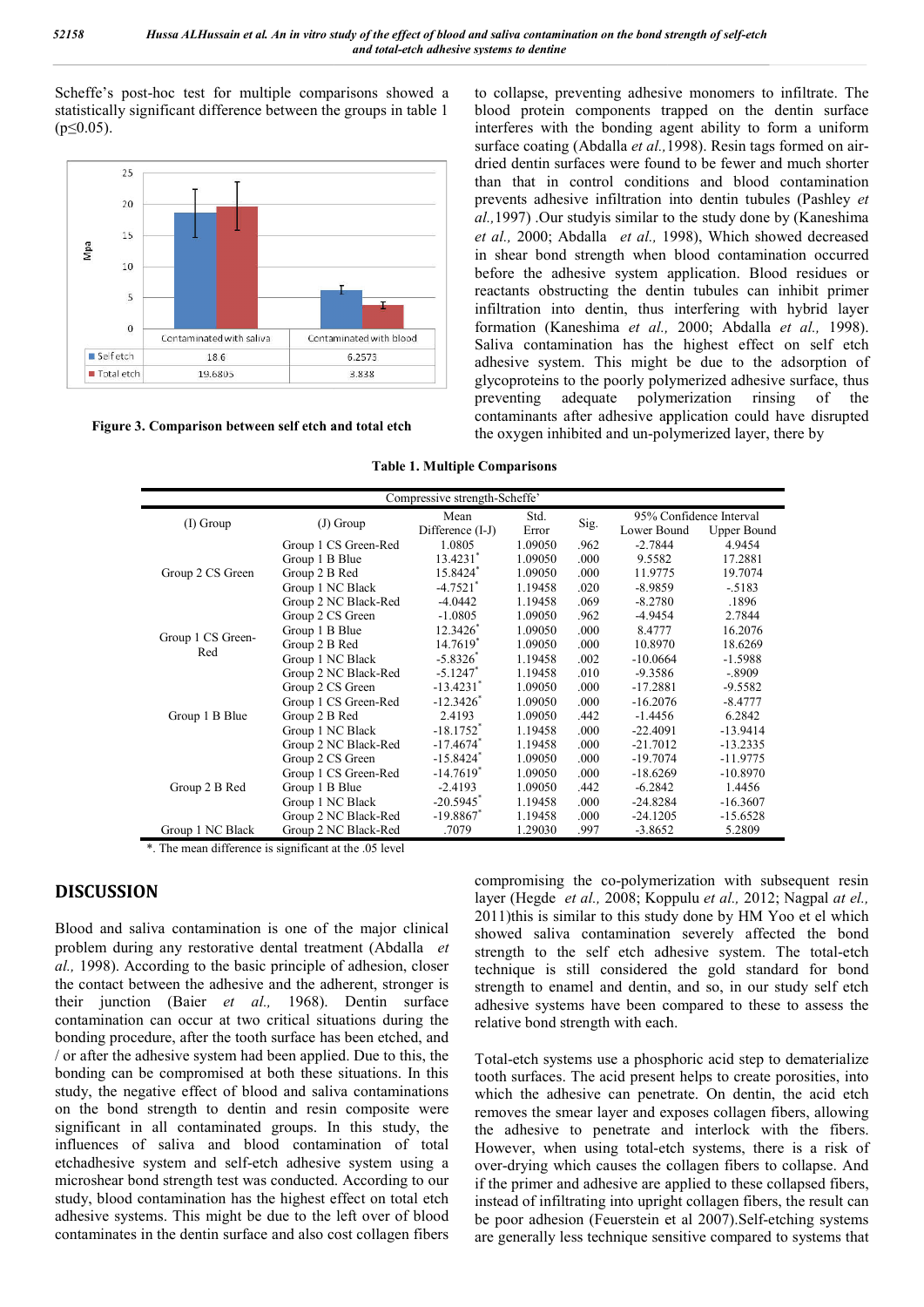utilize separate acid conditioning and rinsing steps. Collapse of the air-dried, demineralized collagen is prevented as the smear layer-retained dentin is simultaneously demineralized and polymerized in situ.

The material is designed to surround the collagen fibers in the dentin, enabling it to create a hybrid layer on wet or dry surfaces. One-bottle self-etch systems typically combine hydrophilic and hydrophobic agents in the same bottle; with pH levels ranging from 1.0 to 2.7 (Perdigão et al., 2005). The lower acidity reduces the risk of over-etching and postoperative sensitivity. The results from the present study clearly indicated that, when the dentin surface was contaminated with either blood or saliva, it adversely affected the bond strength. It is most likely that the contaminants may have remained on the dentin surface, thus interfering with the bonding of adhesive system to resin cement. Therefore, the most important factor for an optimal bonding is to avoid any type of contamination. However, furthers studies varying the conditions, specially the laboratory technique, using a bigger sample size and the adhesive systems used, are necessary for definitive conclusions.

#### **Conclusion**

Within the limitations of this in vitro study it can be conclude that:

- In the self etch and total etch group, blood contamination showed the least bond strength followed by saliva contamination, which had a slightly better adhesion when compared to blood contamination.
- In comparison between self etch and total etch groups, saliva contamination on self etch group caused a lower bond strength to dentin than total etch group; but with blood contamination, total etch group caused a lower bond strength to dentin than self etch adhesives.
- The nullhypothesis that saliva &blood contamination would not affect the dentine microshear bond strength of self-etch & total-etch adhesives systems was rejected except on total etch saliva contamination group.

**Acknowledgments:** We would like to thank King Saud University the Research center for the permission to use the universal testing (INSTRON machine) and also to Dr.Ashwin for helping with the statistical part.

#### **REFERENCES**

- Abdalla, A.I., Davidson, C.L. 1998. Bonding efficiency and interfacial morphology of one-bottle adhesives to contaminated dentin surfaces. *Am J Dent*., 11, 281-5.
- Baier, R.E., Shafrin, E.G., Zisman, W.A. 1968. Adhesion: mechanisms that assist or impede it. *Science,* 162, 1360- 1368
- Benderli, Y., Gokce, K., Buyukgokcesu, S. 1999. In vitro shear bond strength of adhesive to normal and fluoridated enamel under various contaminated conditions. *Quintessence Int,*  30, 570–575.
- Bishara, S.E., Oonsombat, C., Ajlouni, R., Denehy, G. 2007. The effect of saliva contamination on shear bond strength of orthodontic brackets when using a self-etch primer. *Angle Orthod,* 72 ,554–7.
- Carlos José Soares, Carolina AssafBranco, Priscilla Barbosa Ferreira Soares Rodrigo Borges Fonseca,HugoLemes

Carlo, Alfredo JúlioFernandesNeto, 2007. Effect of blood contamination during adhesive restorative procedures on dentin-resin cement shear bond strength. *Braz J Oral Sci.,*  6, 1320-1325.

- Chang, S.W., Cho, B.H., Lim, R.Y., Kyung, S.H., Park, D.S., Oh, T.S., et al 2010. Effects of blood contamination on microtensile bond strength to dentin of three self-etch adhesives.*OperDent.,*35, 330–6
- Dietrich, T., Krämer, M., Lösche, G.M., Wernecke, K.D., Roulet, J.F. 2000. Influence of dentin conditioning and contamination on the marginal integrity of sand- wich class II restorations*. Oper Dent.,* 25, 401-410.
- Eiriksson, S.O., Pereira, P.N., Swift, E.J., Heymann, H.O., Sigurdsson, A. 2004. Effects of blood contamination on resin-resin bond strength. *Dent Mater.,* 20, 184-90.
- El-Kalla, I. H. and F. García-Godoy, 1997. Saliva contamination and bond strength of single-bottle adhesives to enamel and dentin. *American Journal of Dentistry.*
- FaridehDarabi, Maryam Tavangar, Reza Davalloo, 2012. Effect of different decontamination procedures from a saliva- contaminated cured bonding system (Single Bond). *Dental Research Journal,* 9, 399-403.
- Feuerstein, O., Matalon, S., Slutzky, H., Weiss, E.I. 2007. Antibacterial properties of self-etching dental adhesive systems. *JAD,* Vol. 138, 349-354.
- Fritz, U.B., Finger, W.J., Stean, H. 1998. Salivary contamination during bonding procedures with a one-bottle adhesive system. *Quintessence Int.,* 29,567–72
- Genevie`veGre ́goire, Philippe Guignes, Karim Nasr, 2009. Effects of dentine moisture on the permeability of totaletch and one-step self-etch adhesives*. Journal of dentistry.,*  37,691–699 .
- Hegde, M.N., Hegde, P., Shetty, S.K. 2008. The influence of salivary contamination on the shear bond strength of two newer generation dentin bonding agents- An*in vitro* study. *J Conserv Dent.,* 11,127-30.
- Hegde, M.N., P. Hegde, and C. R. Chandra, 2012. Morphological evaluation of new total etching and self etching adhesive system interfaces with dentin. *Journal of Conservative Dentistry.,* 15(2), 151–155.
- Hitmi L, Attal JP, Degrange M 1999. Influence of time point of salivary contamination on dentin shear bond strength of 3 dentin adhesive systems. *J Adhes Dent*1, 219-32
- Jayang Kim, Sungok Hong, Yoorina Choi, Sujung Park, 2015. The effect of saliva decontamination procedures on dentin bond strength after universal adhesive curing.*The Korean Academy of Conservative Dentistry,*1-7.
- Johnson, M.E., Burgess, J.O., Hermesch, C.B., Buikema, D.J. 1994. Saliva contamination of dentin bonding agents. *Oper Dent.,*19, 205–210.
- Kaneshima, T., Yatani, H., Kasai, T., Watanabe, E.K., Yamashita, A. 2000. The influence of blood contamination on bond strengths between dentin and an adhesive resin cement. *Oper Dent.,* 25, 195-201.
- Koppulu, M., Gogala, D., Mathew, V.B., Thagala, V., Deepthi, M., Sasidhar, N. 2012. Effect of saliva and blood contamination on the bond strength of self-etching adhesive system- An *in vitro* study. *J Conserv Dent.,* 15, 270-3
- Muhammet Yalçın, NeslihanSimsek, Ali Keles, Fuat Ahmetoglu, AyseDündar, Ibrahim Umar, 2013. Effect of salivary contamination on micro-tensile bond strength of self-etch adhesives systems after bonding procedure. *Journal of Restorative Dentistry.,* 1, 55-59.